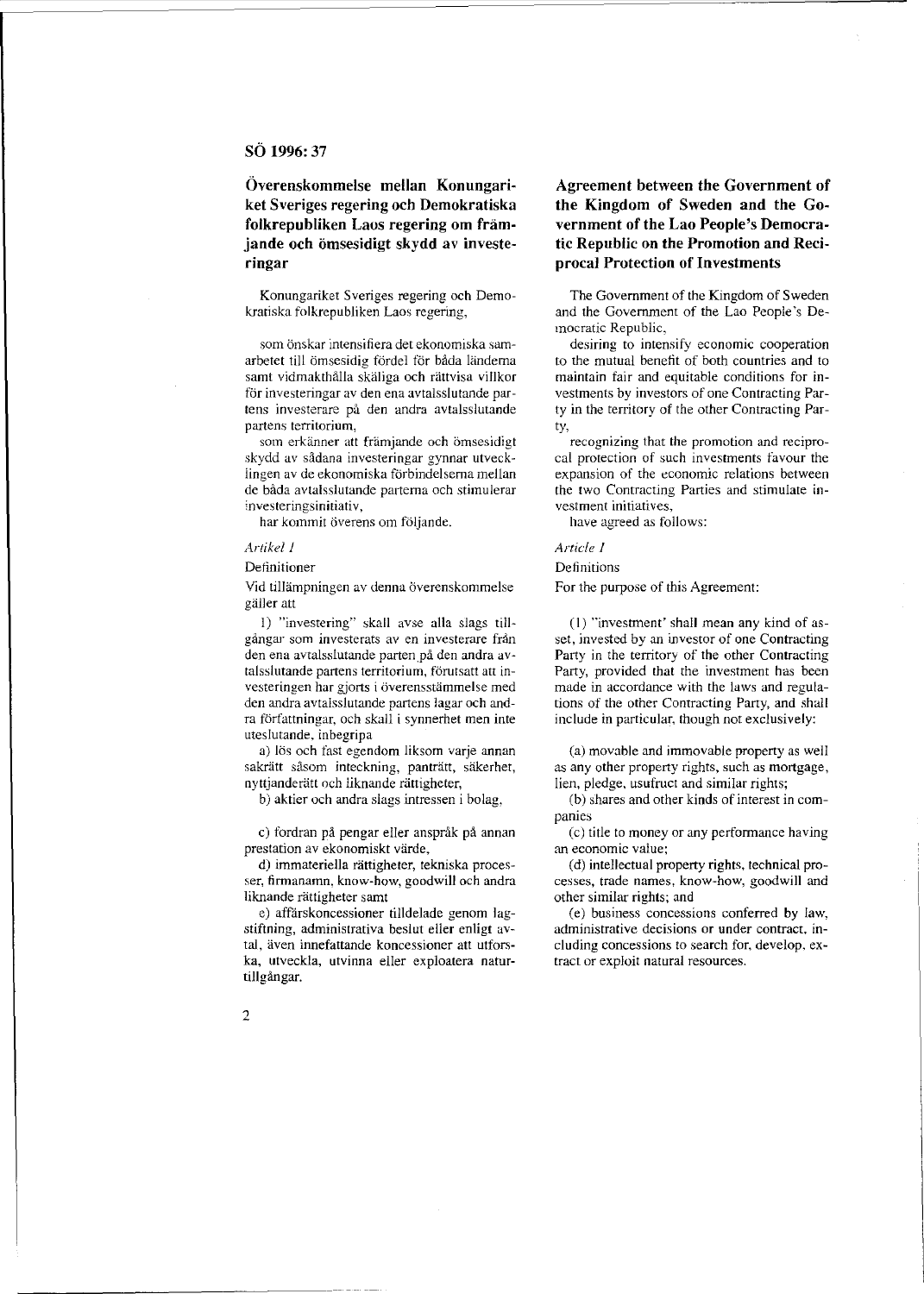En förändring av den form i vilken tillgångarna är investerade påverkar inte deras egenskap av investering.

Utrustning som enligt ett leasingavtal ställs till en investerares förfogande på en avtalsslutande parts territorium av en leasinggivare, som är en investerare från den andra avtalsslutande parten, skall intc behandlas mindre formånligt an en investering.

2) "investerarc" skall avse

a) varje fysisk person som är medborgare i en aVlalsslutande part i enlighet med dess lag stiftning och

b) varje juridisk person som har sitt säte på endera avtalsslutande partens territorium eller i tredje land oeh i vilken en investerare fran endera avtalsslutande parten har ett övervägande intresse.

:)) "avkastning" skall avse de belopp som en inveslcring avkastar oeb innefattar i synnerhel, men inte uteslutande, vinstmedel, räntor, realisationsvinster. utdelningar. royalties eller ersättningar.

4) "territorium" skall avse vardera avtalsslutande partens territorium samt den ekonomiska zonen, havsbottnen och dess underlag, över vilka den avtalss1utande parten i enlighet med internationell rätt utövar suveräna rättigheter eller jurisdiktion.

## *ltrllkel 2*

Främjande och skydd av investeringar

I) Vardera avtalsslutande parten skall, med beaktande av sin allmänna politik beträffande utländska investeringar, främja investeringar pa sitt territoriurn av den andra avtalsslutande partens investerare oeh tillata sadana investeringar i enlighet med sin lagstiftning.

2) Med förbehåll för lagar och andra författningar avseende utlanningars inresa och vislelse skall personer som arbetar för den ena avtalsslutande partens investerare samt medlemmar av deras hushåll medges att inresa till, kvarstanna på och lämna den andra avtalsslutande partens territorium för att utföra verksamhet med anknytning till investeringar på den senare avtalsslutande partens territorium.

3) I syfte att skapa gynnsamma villkor för bedömning av det finansiella läget och resultatet av den verksamhet som är förbunden med

A change in the form in which assets are invested does not affect their character as investments.

Goods, that under a leasing agreement are placed at the disposal of a lessee in the territory of one Contracting Party by a lessor being an investor of the other Contracting Party, shall be treated no less favourably than an investment.

(2) "investor" shall mean:

(a) any natural person who is a national of a Contracting Party in accordance with its laws; and

(b) any legal person having its seat in the territory of either Contracting Party, or in a third country with a predominant interest of an investor of either Contracting Party.

(3) "returns" shall mean the amounts yielded by an investment and in particular, though not exclusively, include profit, interest. capital gains, dividends, royalties or fees.

(4) "territory" shall mean the territory of each Contracting Party as well as the exclusive economic zone, the seabed and subsoil, over which the Contracting Party exercises, in accordance with international law, sovereign rights or jurisdicition.

#### *Article 2*

Promotion and Protection of Investments

(1) Each Contracting Party shall, subject to its general policy in the field of foreign investment. promote in its territory investments by investors of the other Contracting Party and shall admit such investments in accordance with its legislation.

(2) Subject to the laws and regulations relating to the entry and sojourn of aliens, individuals working for an investor of one Contracting Party, as well as members of their household, shall be permitted to enter into, remain on and leave the territory of the other Contracting Party for the purpose of carrying out activities associated with investments in the territory of the latter Contacting Party.

(3) In order to create favourable conditions for assessing the financial position and results of activities related to investments in the terri-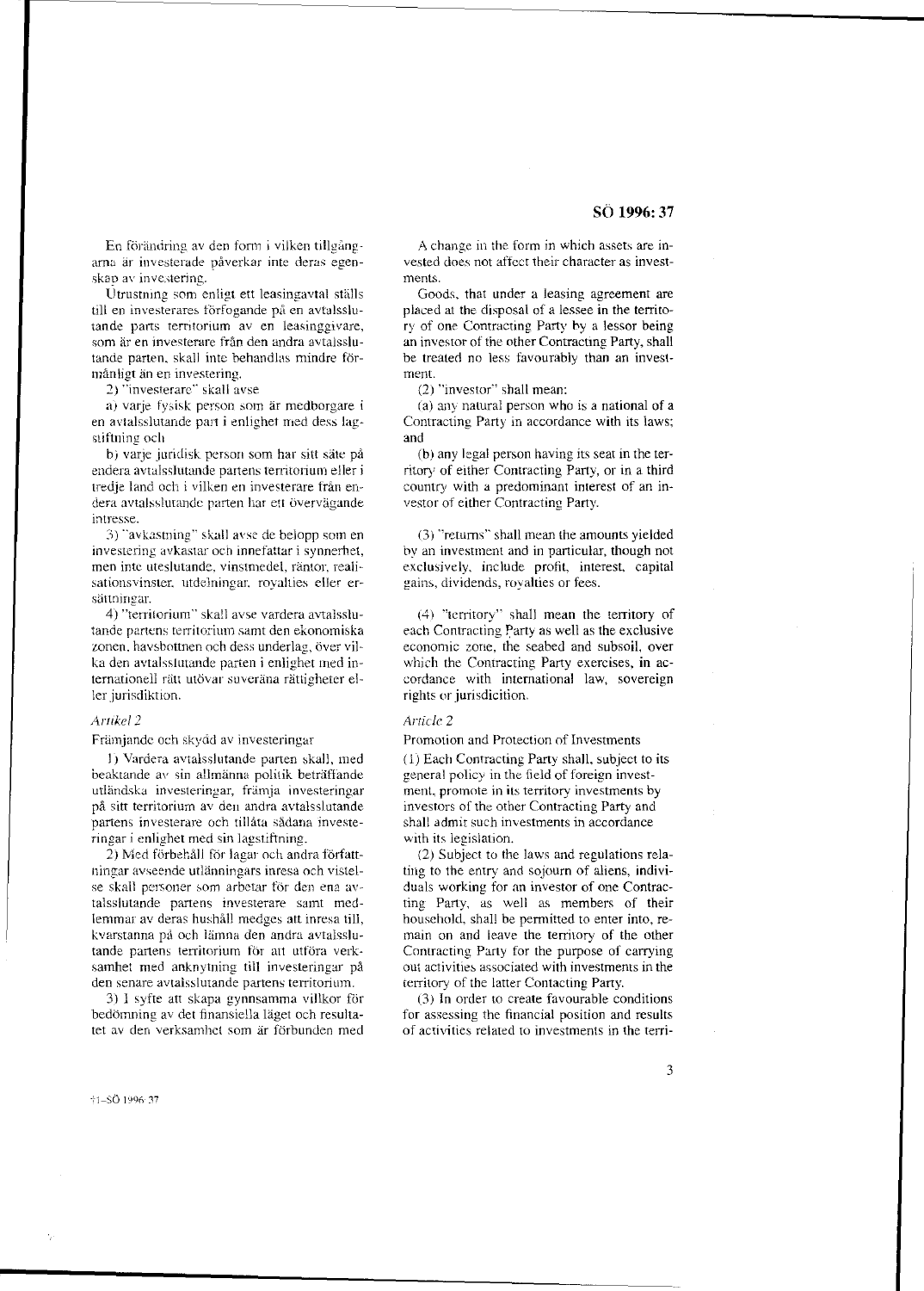# **SO 1996: 37**

investeringar pa en av de avtalsslutande parternas territorium skall denna avtalsslutande part - oaktat sina egna nationella krav betraffande bokföring och revision - medge att investeringen även blir föremål för bokföring och revision i enlighet med normer som investeraren ar underkastad genom sina nationella krav eller i enlighet med internationellt godtagna normer (Lex. International Accounting Standards (lAS). utarbetade av International Accounting Standards Committee (lASC). Investeraren skall lata sina rakenskaper revideras av regeringens finansiella myndigheter i enlighet med tillämpliga regler för revision i de avtalsslutande parterna. Resultatet av sådan bokföring och revision skall kunna fritt överföras till investeraren.

4) De investeringar som gjorts i enlighet med en avtalsslutande parts lagar och andra författningar på dess territorium åtnjuter fullständigt skydd enligt denna överenskommelse.

## *Artikel3*

#### Behandling av investeringar

I) Vardera avtalsslutande parten skall ge investeringar som gjorts pa dess territorium av den andra avtalsslutande partens investerare en behandling som inte är mindre förmånlig än den som medges investeringar gjorda av dess egna investerare eller av investerare från tredje stat, beroende på vilken som är mest förmånlig.

2) Vardera avtalsslutande parten skall vid varje tidpunkt tillförsäkra investeringar som gjorts av investerare fran den andra avtalsslutande parten en skälig och rättvis behandling och skall ej försvåra förvaltning, underhåll, användning och besittning därav eller förfogande däröver, ej heller förvärv av varor och tjänster och försäljning av deras produktion, genom skäliga eller diskriminerande åtgärder.

3) Utan hinder av bestammelserna i punkt I) i denna artikel skall en avtalsslutande part, som har slutit eller kan komma att sluta en överenskommelse om att bilda en tullunion, en gemensam marknad eller ett frihandelsområde, vara oförhindrad att medge en mera förmånlig behandling av investeringar gjorda av investerare fran den stat eller de stater som ocksa ar parter i nämnda överenskommelser eller av investera-

tory of one of the Contracting Parties. this Contracting Party shall - notwithstanding its own national requirements for bookkeeping and auditing – permit the investment to be subject also to bookkeeping and auditing according to standards which the investor is subjected to by his national requirements or according to internationally accepted standards (e.g. International Accounting Standards (lAS) drawn up by the International Accounting Standards Commitee (IASC). However, the investor shall have its accounts audited by the goverment's financial authorities in conformity with the applicable accounting regulations of the contracting parties. The result of any such accountancy and audit shall be freely transferable to the investor.

(4) The investments made in accordance with the laws and regulations of the Contracting Party in whose territory they are undertaken, enjoy the full protection of this Agreement.

# *Article 3*

#### Treatment of Investments

(I) Each Contracting Party shall apply to investments made in its territory by investors of the other contracting Party a treatment which is no less favourabel than that accorded to investments made by its own investors or by investors of third States, whichever is the more favourable.

(2) Each Contracting Party shall at all times ensure fair and equitable treatment of the investments by investors of the other Contracting Party and shall not impair the management, maintenance. use, enjoyment or disposal thereof as well as the acquisition of goods and services and the sale of their production, through unresonable or discriminatory measures.

(3) Notwithstanding the provisions of Paragraph (1) of this Article, a Contracting Party which has concluded or may conclude an agreement regarding the formation of a customs union, a common market or a free-trade area shall be free to grant more favourable treatment to investments by investors of the State or States which are also parties to the aforesaid agreements, or by investors of some of

4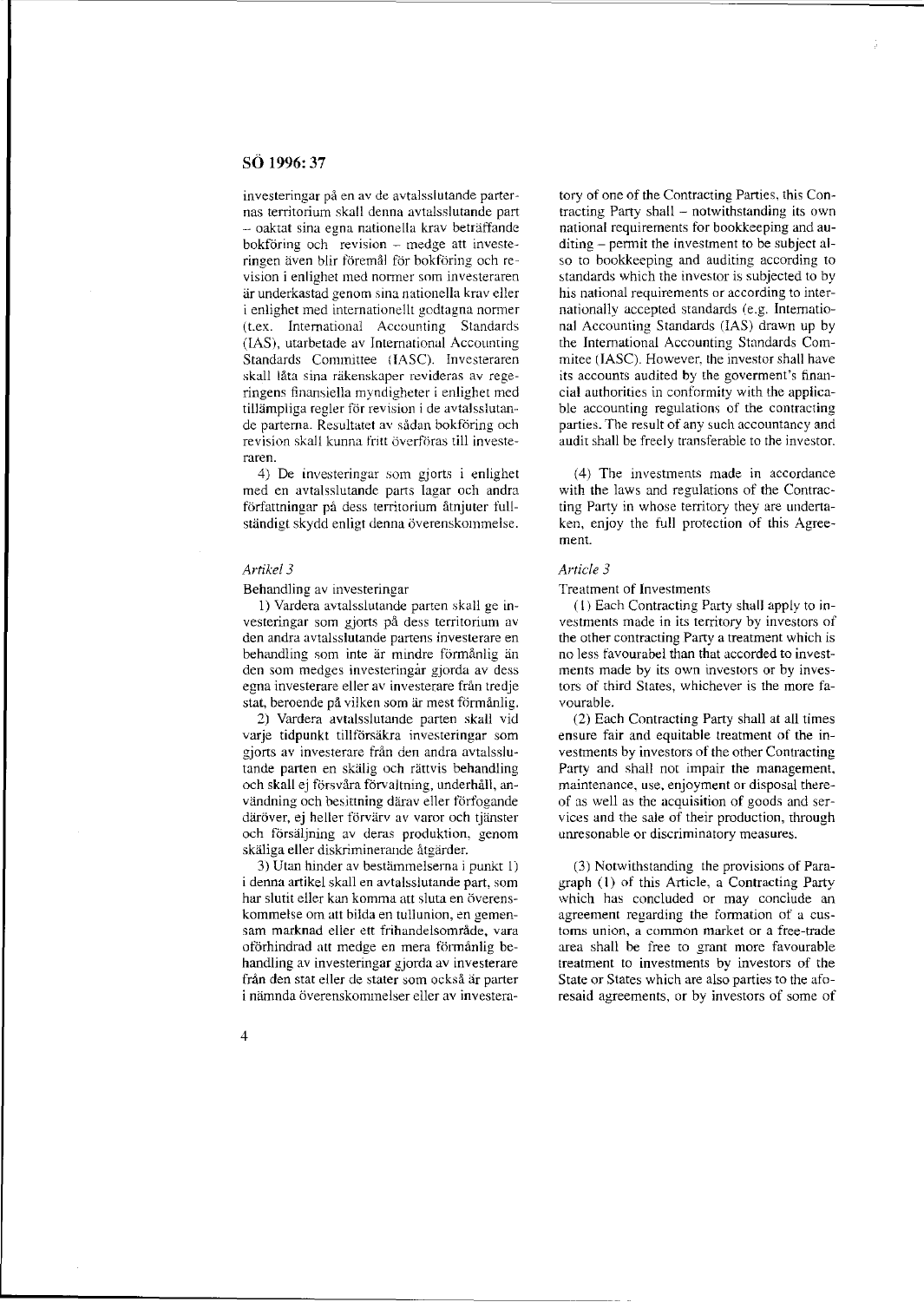re från vissa av dessa stater.

4) Bestämmelserna i punkt 1) i denna artikel skall inte tolkas så, att de ålägger en avtalsslutande part att till investerare från den andra avtalsslutande parten utsträcka förmånen av någon behandling, fördel eller privilegium som följer av internationella överenskommelser eller uppgorelser som helt eller huvudsakligen gäller beskattning eller av nationell lagstiftning som helt eller huvudsakligen galler beskattning.

#### *Artikel4*

Expropriering och ersattning

1) Ingendera avtalsslutande parten skall vidta några åtgärder som direkt eller indirekt berövar en investerare fran den andra avtalsslutande parten en investering, såvida inte följande villkor ar uppfyllda:

a) åtgärderna vidtas i allmänt intresse och i enlighet med vederbörligt rättsligt förfarande.

b) åtgärderna är otvetydiga och icke diskriminerande, och

c) åtgärderna åtföljs av betalning av prompt, adekvat och effektiv ersattning, vilken skall kunna överföras utan dröjsmål i en fritt, konvertibel valuta.

2) Bestammelsema i punkt I) i denna artikel skall aven tillampas pa avkastningen av en investering liksom, i händelse av likvidation, på behallningen av likvidationen.

3) Endera avtalsslutande partens investerare vars investeringar på den andra avtalsslutande partens territorium lider skada till fbljd av krig eller annan väpnad konflikt, nationellt nödläge, revolt, uppror eller upplopp skall i fraga om restitution, gottgörelse, ersättning eller annan uppgörelse medges en behandling som inte är mindre förmånlig än den som medges dess egna investerare eller investerare fran en tredje stat. Utbetalningar i anledning härav skall kunna överföras i en fritt konvertibel valuta.

#### *Artikel5*

## Överföringar

I) Vardera avtalsslutande parten skall utan dröismål medge överföring i en fritt konvertibel valuta av betalningar i samband med en investering såsom

these States.

(4) The provisions of Paragraph (1) of this Article shall not be construed so as to oblige one Contacting Party to extend to investors of the other Contracting party the benefit of any treatment, preference or privilege resulting from any international agreement or arrangment relating wholly or mainly to taxation or any domestic legislation relating wholly or mainly to taxation.

# *Article 4*

Expropriation and Compensation

(I) Neither Contracting Party shall take any measures depriving. directly or indirecly, an investor of the other Contracting Party of an investment unless the following conditions are complied with:

 $(a)$  the measures are taken in the public interest and under due process of law:

(b) the measures are distinct and not discriminatory; and.

(e) the measures are accompanied by provisions for the payment of prompt. adequate and effective compensation, wich shall bc transferable without delay in a freely convertible currency.

(2) The provisions of Paragraph (1) of this Article shall also apply to returns from an investment as well as, in the event of liquidation, to the proceeds from the liquidation.

(3) Investors of either Contracting Party who suffer losses of their investments in the territory of the other Contracting Party due to war or other armed conflict. a state of national emegency, revolt, insurrection or riot shall be accorded, with respect to restitution. indemnification, compensation or other settlement, a treatment which is no less favourable than that accorded to its own investors or to investors of any third State. Resulting payments shall be transferable, in freely convertible currency.

#### *Article 5*

#### Transfers

(1) Each Contracting Party shall allow without delay the transfer in a freely convertible currency of payments in connection with an investment, such as: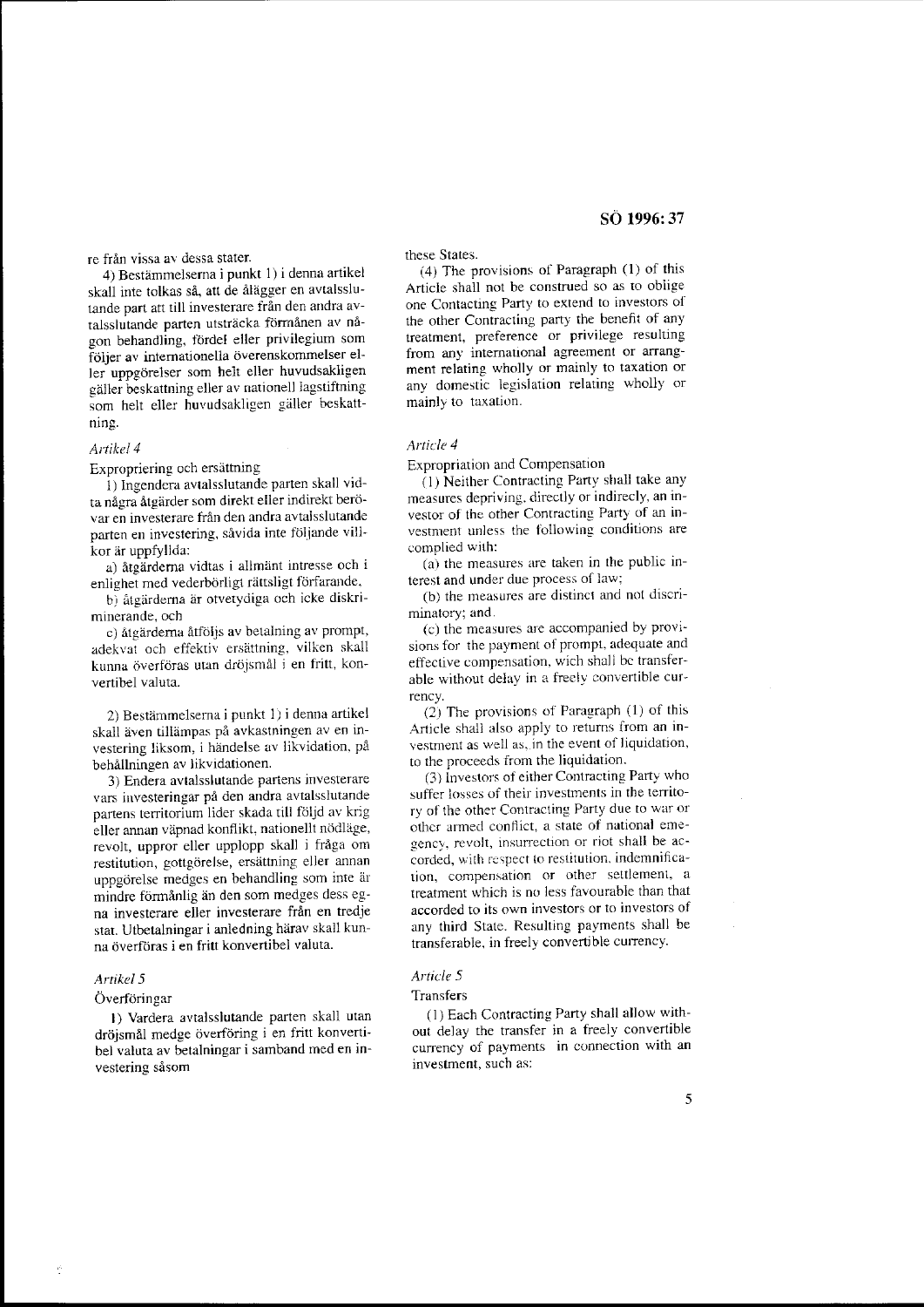**a) avkastning,** 

b) behållningen av en total eller partiell försäljning eller likvidation av en investering som gjorts av en investerare från den andra avtalsslutande parten,

c) medel för återbetalning av lån och

d) inkomster uppburna av fysiska personer som, utan att vara medborgare i den avtalsslutande parten, har tillstånd att arbeta i samband med en investering på dess territorium samt andra medel som avsatts för att täcka utgifter i samband med förvaltningen av investeringen,

e) Den fria overforingen skall ske enligt av vardera avtalsslutande parten fastställda förfaranden; sådana förfaranden får inte menligt inverka på de rättigheter som avses i denna överenskommelse.

2) Overforingar som avses i denna overenskommelse skall ske till den växelkurs som gäller på marknaden den dag överföringen sker för avistatransaktioner i den valuta som skall överföras. Om det inte finns någon valutamarknad, skall den växelkurs som skall användas vara den senaste som tillämpas på inkommande investeringar eller den senaste for konvertering av valutor till särskilda dragningsrätter, beroende på vilken som är mest förmånlig för investe**raren.** 

#### *Artikef6*

Subrogation

Om en avtalsslutande part eller dess utsedda organ gör en utbetalning till någon av sina investerare i enlighet med en garanti som den har beviljat med avseende på en investering på den andra avtalsslutande partens tenitorium, skall den sistnämnda avtalsslutande parten, utan inskränkning av den förstnämnda avtalsslutande partens rättigheter enligt artikel 8, erkänna att varje rättighet eller fordran som tillkommer en sådan investerare överförs till den förstnämnda avtalsslutande parten eller dess utsedda organ och att varje sådan rättighet eller fordran övertas av den förstnämnda avtalsslutande parten eller dess utsedda organ.

#### *Artikef 7*

Tvister mellan en investerare och en avtalsslutande part

1) Varje tvist rörande en investering som

#### a) the returns

(b) the proceeds from a total or partial sale or liquidation of any investment by an investor of the other Contracting Party

#### $(c)$  funds in repayment of loans; and

(d) the earnings of individuals, not being its nationals. who are allowed to work in connection with an investment in its territory and other amounts appropriated for the coverage of expenses connected with the management of the investment.

(e) The free transfer shall take place in accordance with the procedures established by each Contracting Party; such procedures shall not impair the rights set forth in this Agree**ment.** 

(2) Any transfer referred to in this Agreement shall be effected at the market rate of exchange existing on the day of transfer with respect to spot transactions in the currency to be transferred. In the absence of a market for foreign exchange, the rate to be used will be the most recent rale applied to inward investments or the most recent exchange rate for conversion of cunencies into Special Drawing Rights, whichever is the more favourable to the investor.

### *Article 6*

Subrogation

If a Contracting Party Or its designated agency makes a payment to any of its investors under a guarantee it has granted in respect of an investment in the territory of the other Contracting Party, the latter Contracting Party shall, without prejudice to the rights of the former Contracting Party under Article 8. recognize the transfer of any right or title of such an investor to the former Contracting Party or its designated agency and the subrogation of the former Contracting Pany or its designated agency to any such right Or title.

#### *Article 7*

Dispules between an Investor and a Contracting Party

 $\left( 1 \right)$  Any dispute concerning an investment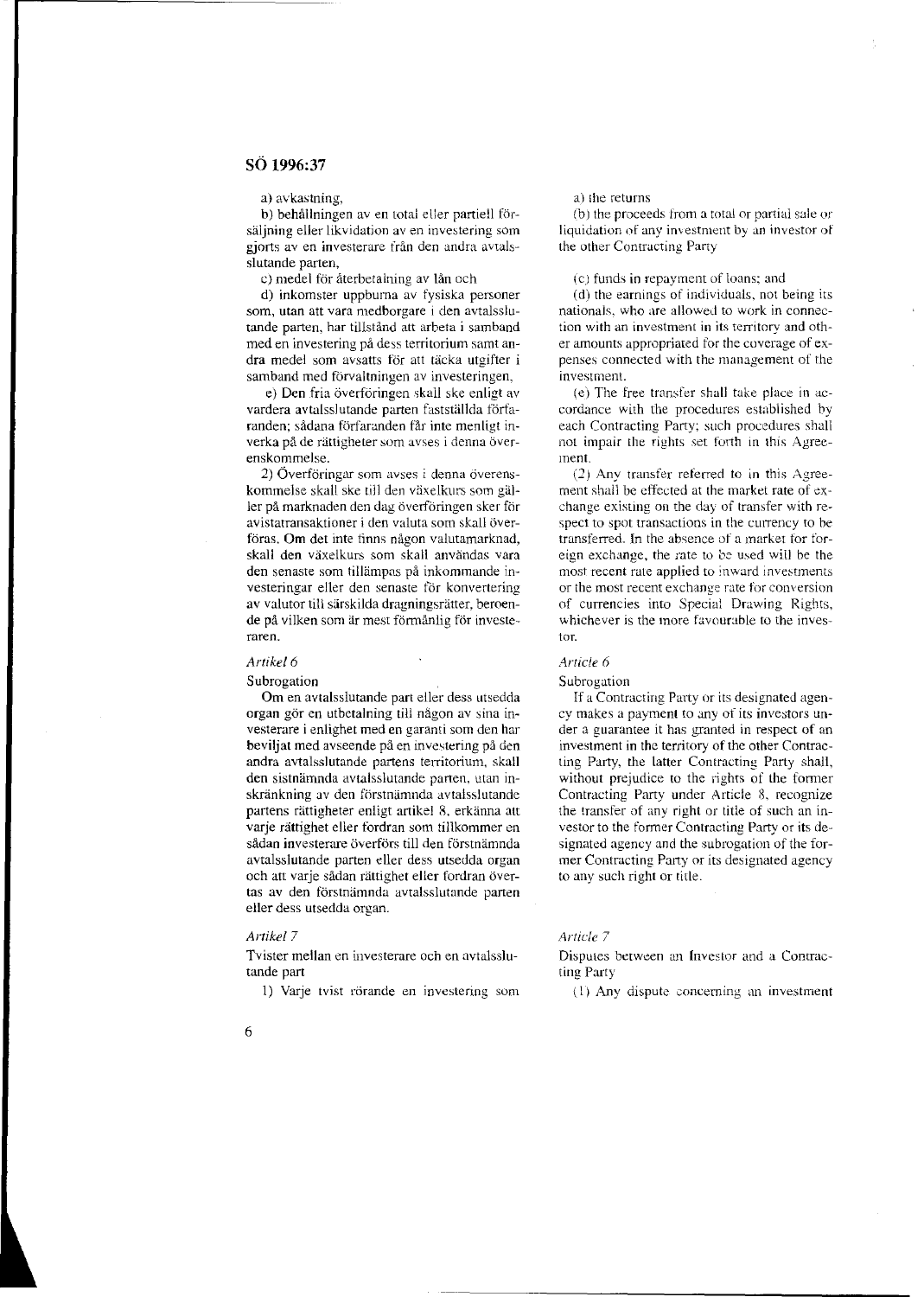uppstår inom ramen för denna överenskommelse mellan en investerare från den ena avtalsslutande parten oel: den andra avtalsslutande par**ten skalJ, om n1c)jligl, Ibsas i goda.** 

2) Om tvisten inte kan lösas på detta sätt inom sex månader efter den dag då tvistefrågan väckts av någon av parterna, skall den på begäran av endera panen hanskjutas till skiljedom för en definitiv lösning.

3) Vid skiljedomsförfarandet skall tillämpas de skiljedomsregler som utarbetats av Forenta nationernas kommission for internationell handelsrätt (UNCITRAL), antagna av generalförsamlingen den 15 december 1976.

4) Om bada avtalsslutande parter blir parter i Washingtonkonventionen av den 18 mars 1965 om biliiggande av investeringstvister mellan stater och medborgare i annan stat. kan tvisten på begäran av investeraren hänskjutas till Internationella centralorganen för biläggande av investeringstvister (ICSID). Vardera avtalsslutande parten samtycker harmed till att hanskjuta varje sådan tvist för biläggande enligt nämnda Washingtonkonvention.

5) Vid tillämpning av denna artikel och i enlighet med artikel 25 2)b) i nämnda Washingtonkonvention skall varje juridisk person som bildats enligt den ena avtalsslutande partens lagstiftning och i vilken, innan tvisten uppstår, en investerare från den andra avtalsslutande parten har ett övervägande intresse behandlas som en juridisk person i den andra avtalsslutande parten.

6) Varje skiljedom som avkunnats enligt denna artikel skall vara slutgiltig och bindande for parterna i tvisten. Yardera avtalsslutande parten skall utan dröjsmål genomföra bestämmelserna i en sådan dom och sörja för dess verkstiillighet pa sitt territorium.

## *Artikel8*

Tvister mellan de avtalsslutande partema

I) Varje tvist mellan de avtalsslutande parterna om tolkningen eller tillampningen av denna överenskommelse skall, om möjligt, lösas genom förhandlingar mellan de båda avtalsslutande parternas regeringar.

2) Om tvisten inte kan lösas på detta sätt inom sex månader efter den dag då sådana förhandlingar begärdes av endera avtalsslutande which arises within the terms of this Agreement between an investor of one Contracting Party and the other Contracting Party shall, if possible, be settled amicably.

(2) If the dispute cannot be settled within six month following the date, on which the dispute has been raised by either party. it shall at the request by either party be submitted to arbitration for a definitive settlement.

(3) For the arbitrational procedure shall be applied the Arbitration rules of United Nations Commission on International Trade Law (UN-CITRAL), as adopted by the General Assembly on 15 December 1976.

(4) In the event of both contracting Parties becoming parties to the Wasington Convention of 18 March 1965 on the Settlement of Investment Disputes between States and Nationals of Other States, the dispute may upon request of the investor be submitted to the International Centre for Settlement of Investment Disputes (lCSID). Each Contracting Party hereby consents to submit any such dispute for settlement under the said Washington Convention.

(5) For the purpose of this Article and in accordance with Article 25 (2) (b) of the said Washington Convention, any legal person which is constituted in accordance with the legislation of one Contracting Party and in which. before a dispute arises. an investor of the other Contracting Party held a predominant interest shall be treated as a legal person of the other Contracting Party.

(6) Any arbitral award rendered pursuant to this Article shall be final and binding on the parties to the dispute. Each Contracting Party shall carry out without delay the provision of any such award and provide in its territory for the enforcement of such award.

# *Article 8*

Disputes between the Contracting Parties

(1) Any dispute between the Contracting Parties concerning the interpretation or application of this Agreement shall, if possible, be settled by negotiations between the Governments of the two Contracting Parties.

(2 ) If the dispute cannot thus be settled within six months, following the date on which such negotiations were requsted by either Con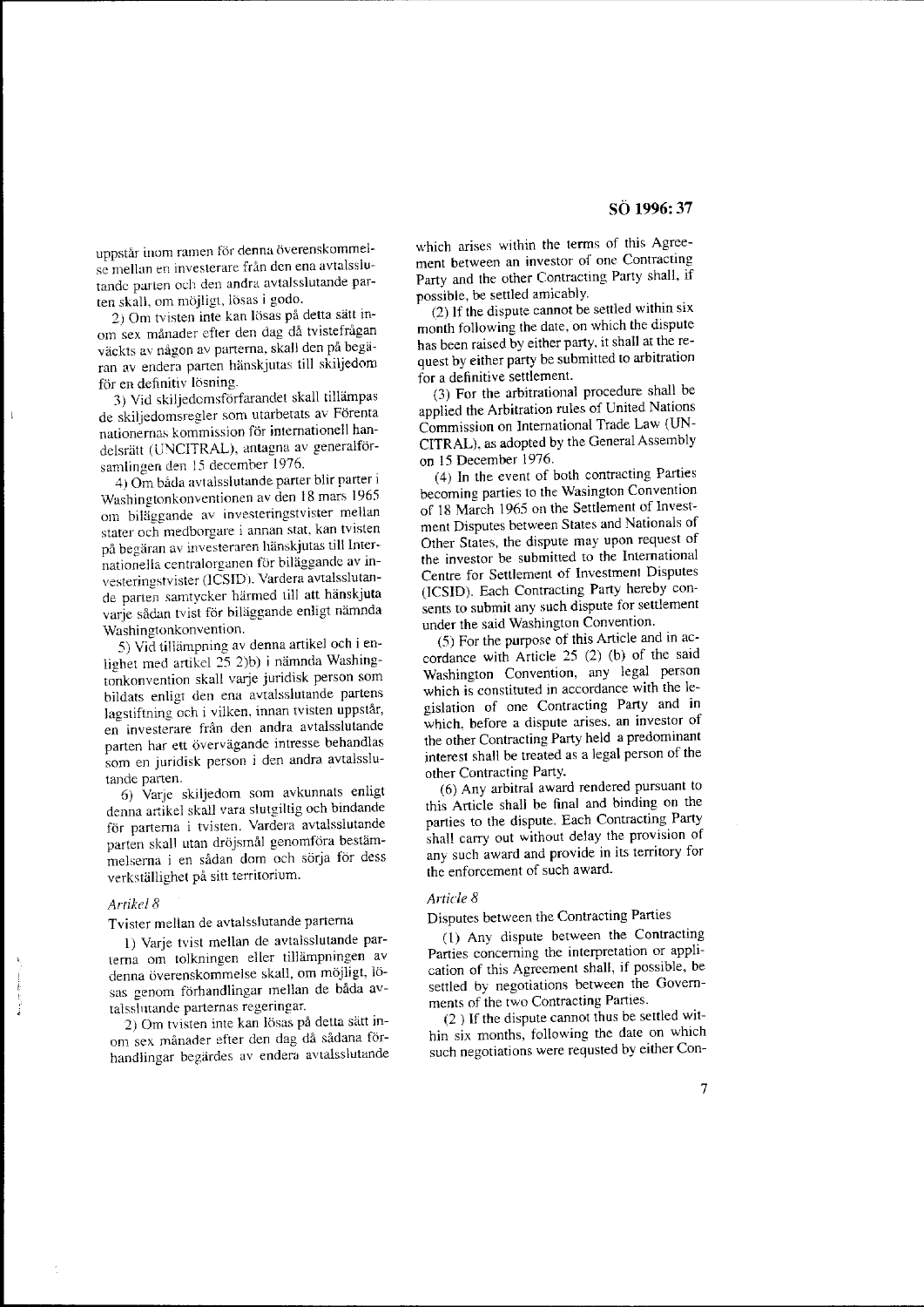parten, skall den på begäran av endera avtalsslutande parten hänskjutas till en skiljedomstol.

3) Skiljedomstolen skall upprättas från fall till fall, varvid vardera avtalsslutandc parten utser en ledamot. Dessa två ledamöter skall därefter enas om att utse en medborgare i en tredje stat till domstolens ordförande, som skall tillsättas av de båda avtalsslutande staternas regeringar, Ledamöterna skall utses inom två månader och ordföranden inom fyra månader från den dag då endera avtalsslurande parten har underrättat den andra avtalsslutande parten om sin önskan att hänskjuta tvisten till en skiljedomstol.

4) Om de tidsfrister som avses i punkt 3) i denna artikel inte har iakttagits, kan endera avtalsslutande parten, i avsaknad av annan tilllämplig överenskommelse, anmoda presidenten i Internationella domstolen att göra de nödvändiga utnämningarna.

5) Om presidenten i Internationella domstolen är förhindrad att utföra den uppgift som avses i punkt  $4$ ) i denna artikel eller är medborgare i endera avtalsslutande parten, skall vicepresidenten anınodas att göra de nödvändiga utnämningarna. Om vicepresidenten är förhindrad att fullgöra denna uppgift eller är medborgare i endera avtalsslutande parten, skall den till tjänsteåren äldste ledamoten av domstolen, som ej är förhindrad eller ej är medborgare i endera avtalsslutande parten, anmodas att göra de nödvändiga utnämningarna.

6) Skiljedomstolen skall fatta sitt avgörande genom majoritetsbeslut. vilket skall vara slutgiltigt och bindande för de avtalsslutande partema, Vardera avtalsslutande parten skall bara kostnaderna för den ledamot som den utsett samt kostnaderna för sin representation i skiljeförfarandet; kostnaderna for ordföranden liksom kostnaderna i övrigt skall bäras i lika delar av de båda avtalsslutande parterna. Skiljedomstolen kan emellertid i sitt beslut bestämma att en större andel av kostnaderna skall bäras av den ena av de avtalsslutande parterna. I alia andra avseenden skall skiljedomstolens förfarande fastställas av domstolen själv.

tracting Party, it shall at the request of either Contacting Party be submitted to an arbitration tribunal.

(3) The arbitration tribunal shall be set up from case to case, each Contracting Party appointing one member, These two members shall then agree upon a national of a third State as their chairman, to be appointed by the Governments of the two Contracting Parties, The members shall be appointed within two months, and the chairman whithin four months, from the date either Contracting Party has advised the other Contracting Party of its wish to submit the dispute to an arbitrarion tribunal,

(4) If the time limits referred to in Paragraph (3) of this Article have not been complied with, either Contracting Party may, in the absence of any other relevant arrangement, invite the President of the International Court of Justice to make the necessary appointments.

(5) If the President of the Intemational Court of Justice is prevented from discharging the function provided for in Paragraph  $(4)$  of this **Article or is a national of either Contracting**  Party, the Vice-President shall be invited to make the necessary appointments, If the Vice-President is prevented from discharging the said function or is a national of either Contracting Party, the most senior member of the Court who is not incapacitated or a national of either Contracting Party shall be invited to make the necessary appointments.

(6) The arbitration tribunal shall reach its decision by a majority of votes, the decision being final and binding on the Contacting Parties. Each Contacting Party shall bear the cost of the member appointed by that Contracting Party as well as the cost for its representation in the arbitration proceedings; the cost of the chairman as well as any other costs shall be borne in equal parts by the two Contracting Parties, The arbitration tribunal may, however, in its decision direct that a higher proportion of costs shall be borne by one of the Contracting Parties, **In** all other respects, the procedure of the abitration tribunal shall be determinded by the tribunal itself

8